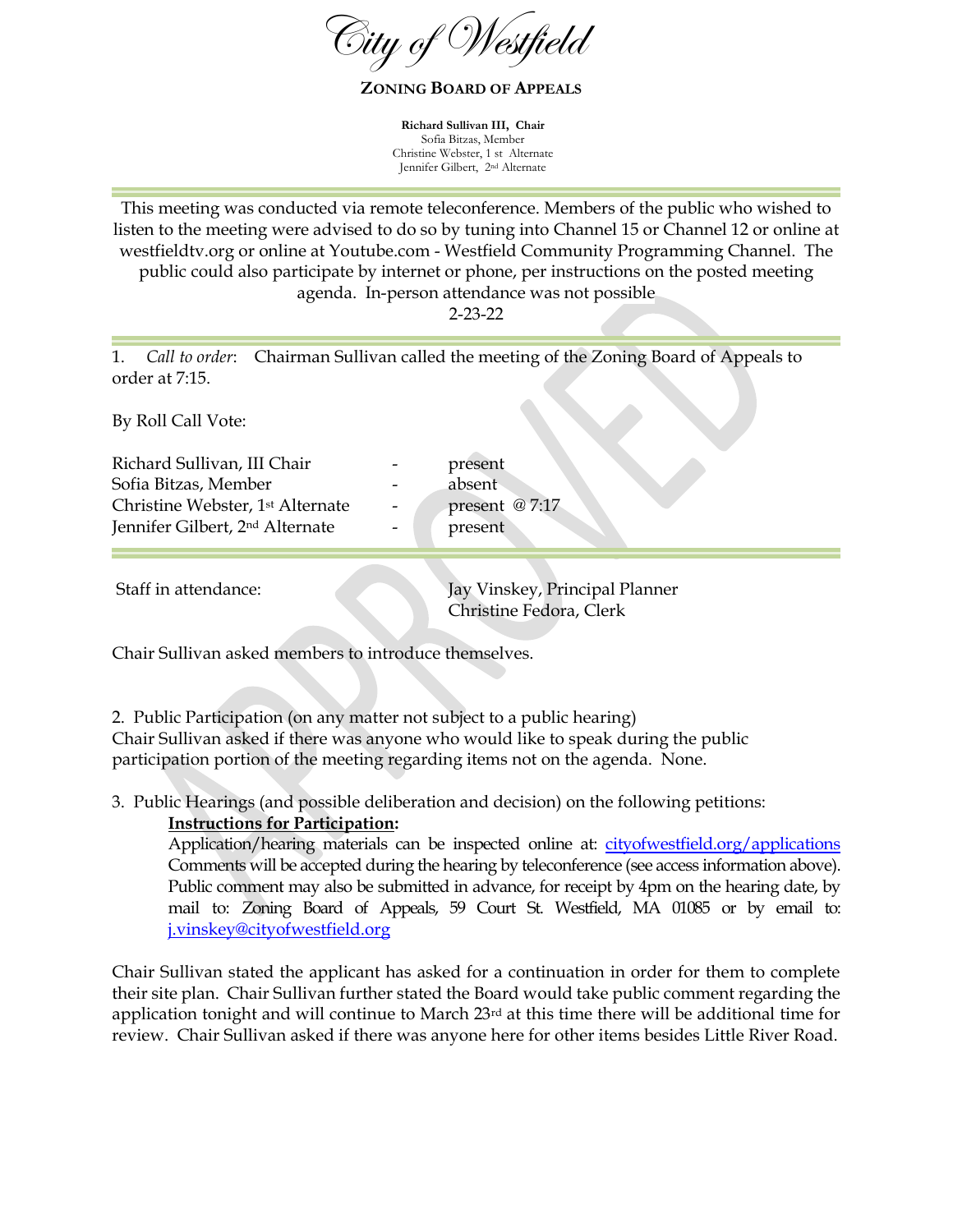Chair Sullivan stated they are waiting for Member Webster to join the meeting. While the Board was waiting for Member Webster Chair Sullivan amended the agenda to continue with other items on the agenda.

Chair Sullivan stated there are no new applications and minutes will be addressed following the public hearing.

Chair Sullivan stated Member Webster had joined the meeting. Chair Sullivan opened the meeting up for comments from the public in favor or opposed to the petition on Little River Road.

Jessica Ridley – 33 Violet Circle

Ms. Ridley voiced concerns regarding this application. They have put a lot of money into their back yard, they do not want to look at this when they are sitting in their back yard, she also felt this would lower their property value on their home, parking was a concern of hers as well as traffic going down their street. She felt there is enough room in the store for ice cream. Chair Sullivan asked where her property is in relation to the convenience store? She informed him she lives across the street in the new development, one house in, if she were standing in her backyard she would have a clear site of the store. Chair Sullivan noted prior to the structure burning down they had a deli and ice cream in the store. Ms. Ridley stated she was aware of what it was, she felt if they want to sell ice cream he can do it from the inside.

Chair Sullivan asked if Members Webster or Gilbert had any questions for the abutter? Member Webster stated she would take it into consideration and take a look at it.

Chair Sullivan noted this will be continued in order to receive comment from the petitioner. The hearing will not be closed, there will not be any deliberating this evening. The hearing will be continued to March 23, 2022, comments will be taken from the abutters as well.

Ms. Ridley stated she wanted it in the record the meeting was going to be continued and that submission of written comment will be continued.

Anyone else? Donna Carmel 399 Little River Road

She lives next door to the country store and has a problem with them doubling the size of the store, it will add extra traffic, noise, cars idling, problems with exhaust fumes going into her windows. She also has problems with trucks, traffic, the dumpster is located right next to her window. She felt there is no need for this when there are restaurants within a mile away.

Planner Vinskey stated he received 3 E mails that were forwarded to the Board. Chair Sullivan stated he would read those letters into the record on March 23rd when the applicant will have an opportunity to respond to their concerns/questions, the abutters will also have an opportunity to speak as well.

Chair Sullivan asked if Members Webster or Gilbert wanted to add anything further? Nothing further was added.